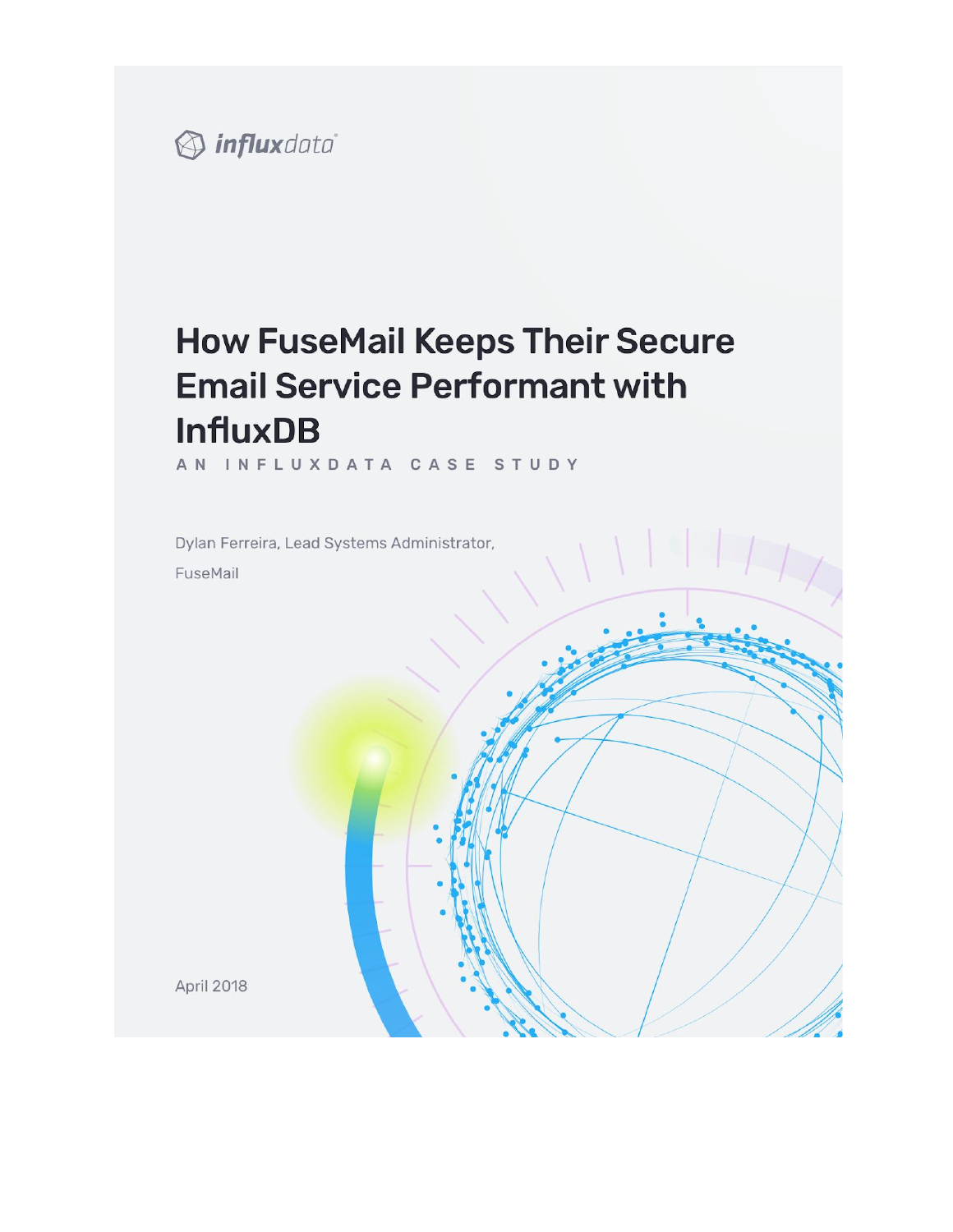# Company in brief

FuseMail®, the email division of j2 Global®, is an advanced managed email solutions provider that, for more than 20 years, has been ensuring the secure and reliable delivery of corporate email messages. Providing email solutions to more than 25 million mailboxes, FuseMail offers a range of cloud-based email security services including sophisticated spam and virus filtering, email archiving, encryption, continuity, hosted Microsoft® Exchange and hosted webmail. FuseMail provides award- winning, comprehensive solutions that are expertly delivered and supported by dedicated teams in Canada, the United States, the UK and Ireland ensuring clients receive optimal performance and guaranteed peace of mind.

### Case overview

FuseMail needed to collect and act on email latency to keep their cloud-based secure email service performant. Their current queue threshold monitoring did not provide visibility into live traffic or system performance specifics. To address this, they built an email latency collection system and used InfluxDB to store the high cardinality metrics gathered from their custom mailers to the tune of over 1.5 million time series per database. Using InfluxDB for event logging storage, and Grafana for data visualization, FuseMail surpassed their monitoring goals by gaining unexpected visibility, control, and debugging capabilities.



Data monitoring and maintenance leveraging raw data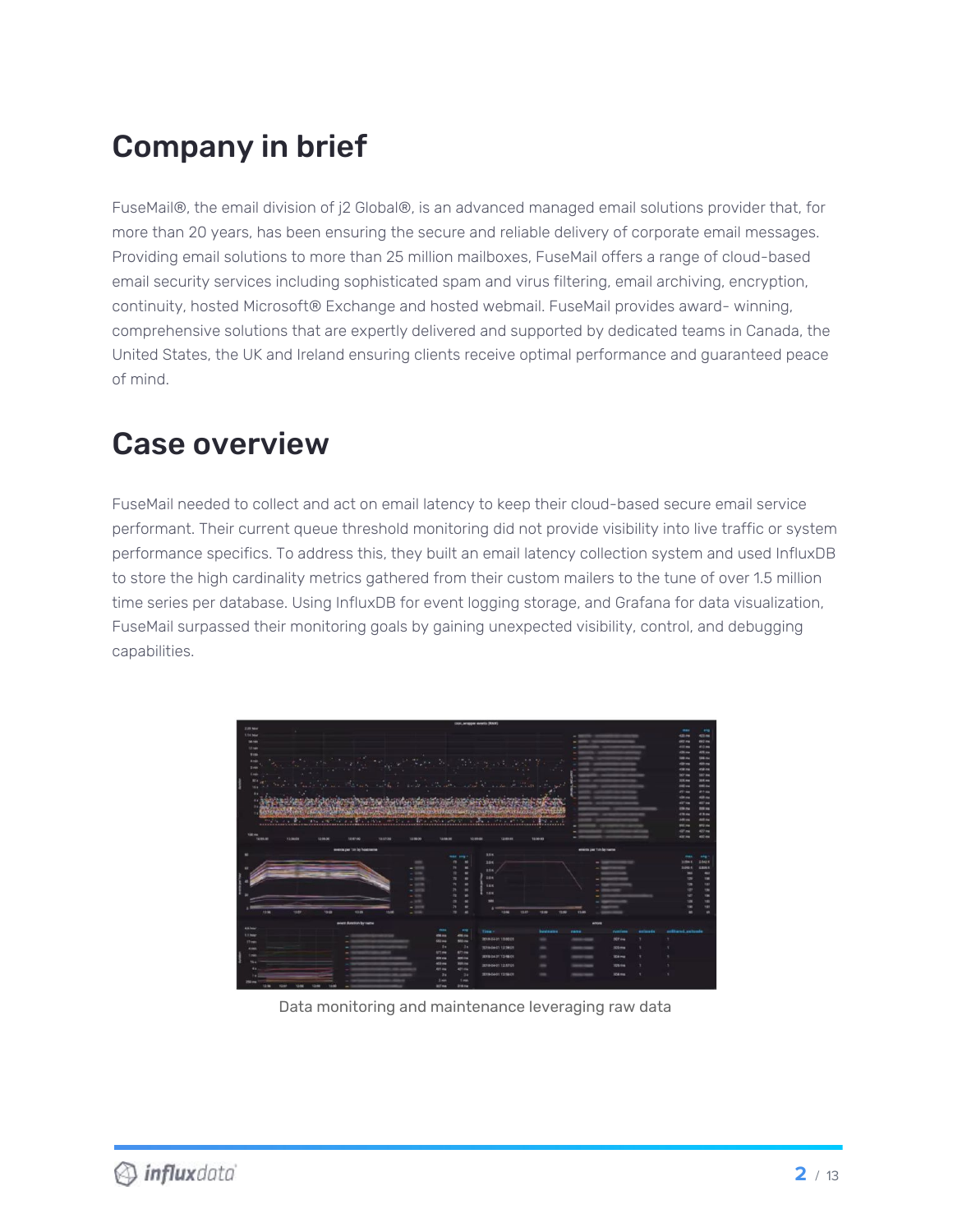*"We relied on queue depth to detect delivery lag, which shows you when you have really big problems, but it doesn't show you any of the little problems. There were lots of small issues bubbling under the radar."*

*Dylan Ferreira, lead systems administrator*

### The business problem

The FuseMail technical team was assigned the task of collecting email latency statistics on their core mailer. The timing data is confined to the time their mailer spends processing messages (scanning, filtering, and routing). The requirements were that they keep long-term latency percentile data in daily, weekly, and monthly aggregates so that they can report their performance and track it against their SLA, review their software updates and deployments, check for changes in overall performance, and improve capacity planning. The faster they could identify spam and a compromised account or system, the better their email security solutions and customer experience.

## The technical problem

FuseMail had relied on queue threshold monitoring to detect delivery lag. This monitoring method indicates overall system health but does not provide in-depth latency insights or insights about actual latency in production. Further, relying on a single metric like queue depth makes it impossible to tell the difference between an increase in message rate or a timeout caused by an unhealthy dependency. The initial idea was to send probe messages through their mailer: periodically send messages through the platform, catch them on the other side, and track how long it took for them to go through.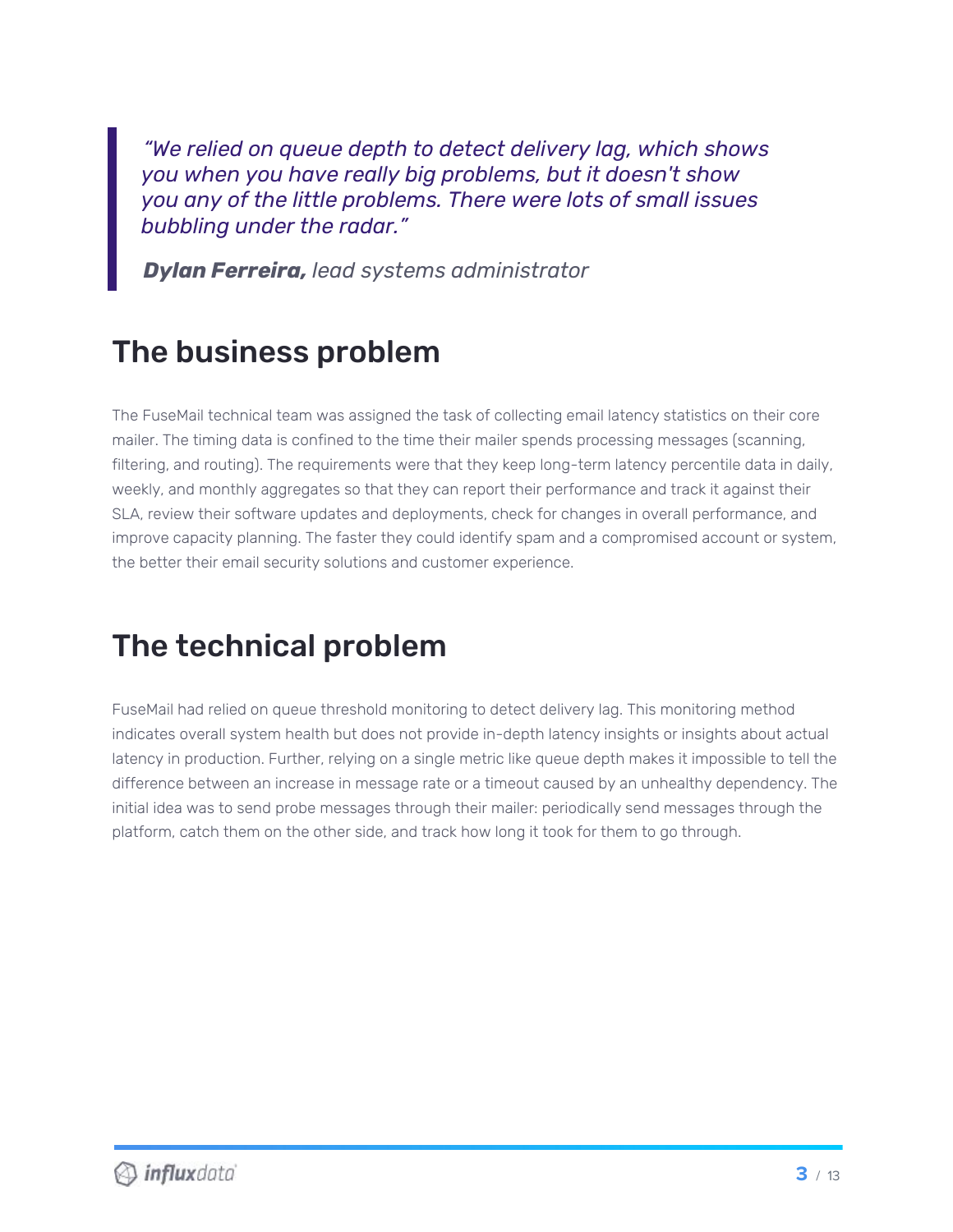

The probe message approach presented the problems of maintaining lists of hosts, maintaining special probe accounts, the difficulty of generating probes to test all possible routes through the platform, and the fact that probes add extra load. Rather than testing in an isolated and artificial environment, FuseMail decided to measure actual production traffic. Around the same time that they were assigned this project, their mailer team was working on building event logging directly into their mailer.

The mailer would publish information on deliveries into NSQ (a simple distributed message bus) for consumption by various downstream services. Upon realizing they could tap into this to gather stats on their production traffic, their mailer team agreed to add high-precision timing data to the payload, enabling them to get message counts and, effectively, a new form of logging that allowed them to zero in on customer experiences. To store that data, they set out to search for a time series database.

# The solution

*"With InfluxDB, we had all the benefits we saw in Prometheus with labels, without the tradeoffs of immediately aggregating. And on top of this, we could store multiple fields per row, so lots of useful context could be stored along with the metrics."*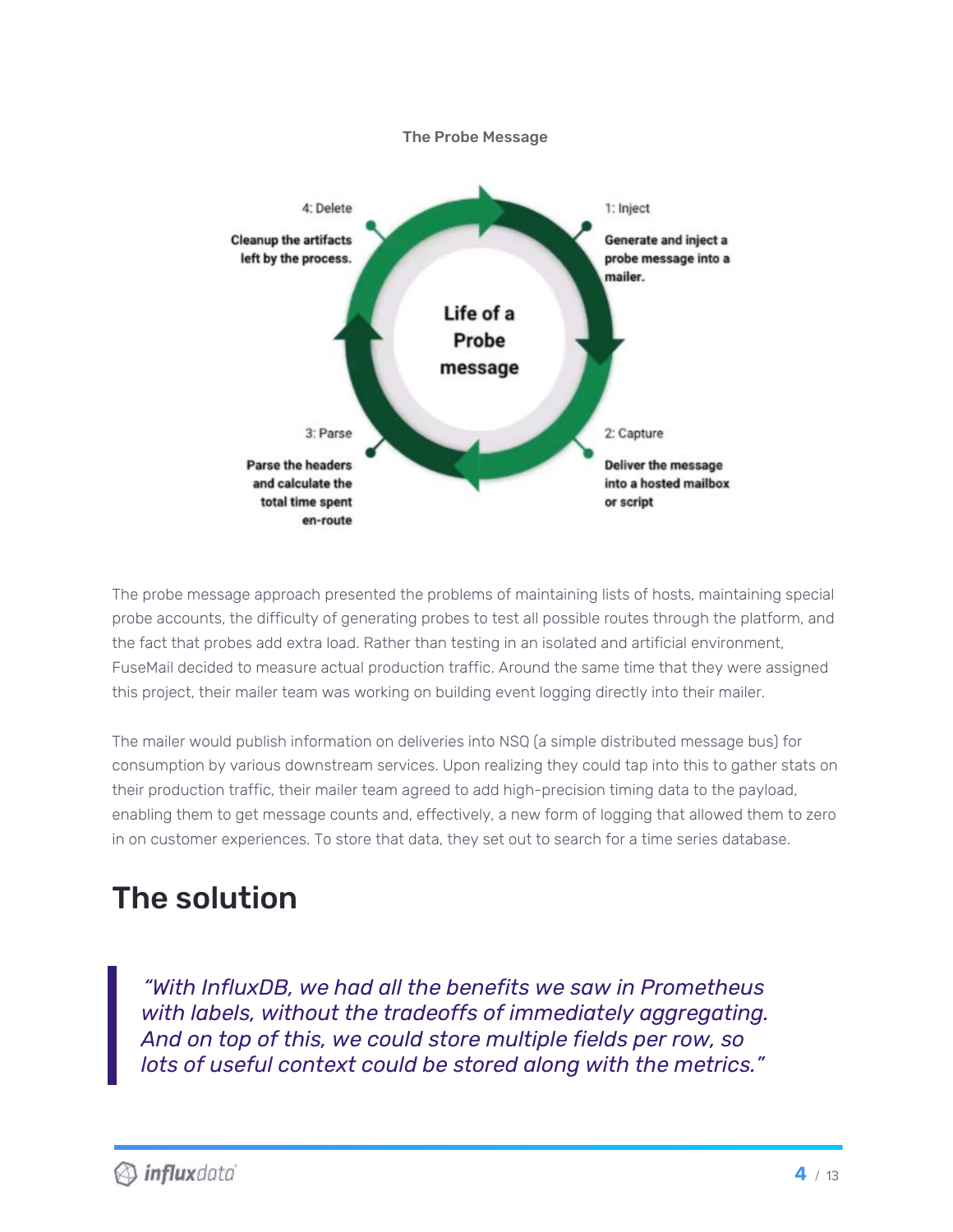# Why InfluxDB?

FuseMail chose InfluxDB because it can store raw metrics, it does not aggregate data on ingest, and it can store multiple fields per row. Each of InfluxDB, Prometheus and Graphite have a place in FuseMail architecture, but for any event logging, FuseMail uses InfluxDB.



Upon choosing InfluxDB, FuseMail performed load testing on it to determine the:

- Speed at which to push data into InfluxDB with the hardware they had available
- Size of storage they would need
- Schema design in cardinality (selecting tags and fields)
- Optimum InfluxDB config and ingest config for the data
- Impact of Continuous Queries (CQs) on the database while under load

Among the InfluxDB load testing lessons learned were:

- Batched posts to the HTTP-API are fast and reliable whereas UDP, used alongside an ephemeral NSQ channel, caused data loss anytime the host was under pressure.
- Continuous Queries (queries that run automatically and periodically on real-time data and store query results in the specified measurement) needed to be modified with an overlapping look-back to fill in whatever might not have made it in by the time they did their Continuous Query.
- Early dashboard mockups were valuable to understand exactly what data to collect and what aggregations are needed.

#### Early Dashboard Mockup with Random Test Data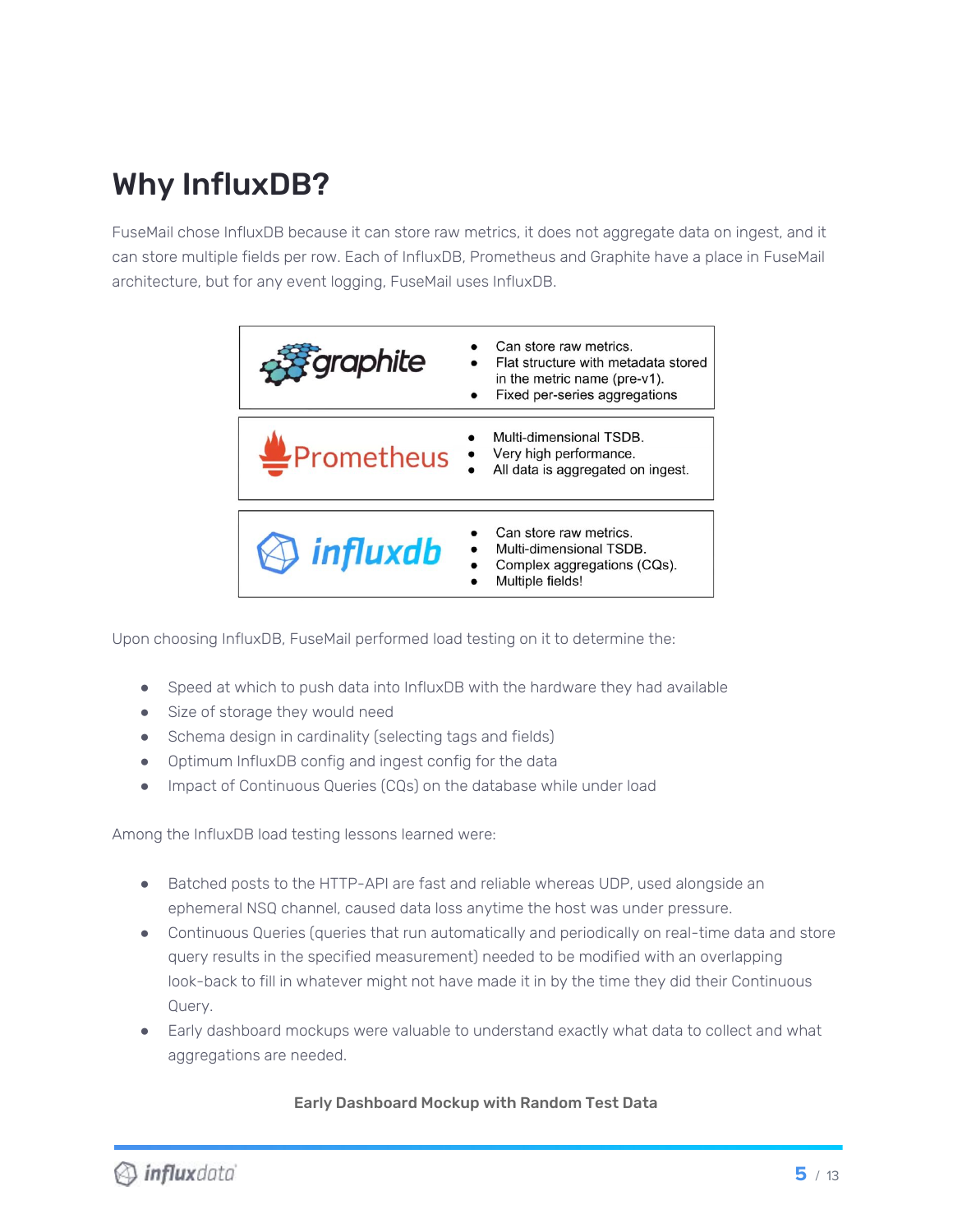

In working with InfluxDB, FuseMail relied on nsq\_tail to consume data since their mailers produce event log data into NSQ. To transform or pre-filter the data in any way, they piped it through jq, a lightweight and flexible command-line json processor. To work with json formatted data, they built what they call json\_to\_influx. It takes a stream of json in payloads on STDIN, outputs InfluxDB line protocol to the HTTP API, and uses a config to match it to a schema. FuseMail refer to this piece of their architecture (nsq\_tail, jq, json\_to\_influx) as the "consumer".

# Why Kapacitor?

FuseMail had explored Kapacitor in R&D work, pushing event log data into it out of their mailers and writing TICKscripts to filter and aggregate the data down and to spot compromised accounts or spam. The TICKscripts would aggregate the data into views such as recipient address count by sender address, hello count by sender address, or sender domain count by IP.

FuseMail decided to use Kapacitor, InfluxData's real-time streaming data processing engine, in a redesign of their latency metrics setup (v.2.0) to meet the requirement of General Data Protection Regulation (GDPR) that was coming into effect. GDPR prohibits export of Personally Identifiable Information (PII) such as email addresses, IP addresses, etc., out of a user's region. Yet FuseMail's model required that they maintain historical data centrally, so they redesigned their approach to collect and act on the data locally and adhere to the GDPR data requirements locally, then send the aggregation back to the central databases to maintain a historical view. They did this by writing the raw event log data in each data center to a local InfluxDB in that datacenter that had local retention policies and then using Kapacitor to perform batch queries, so they can aggregate the local data centrally.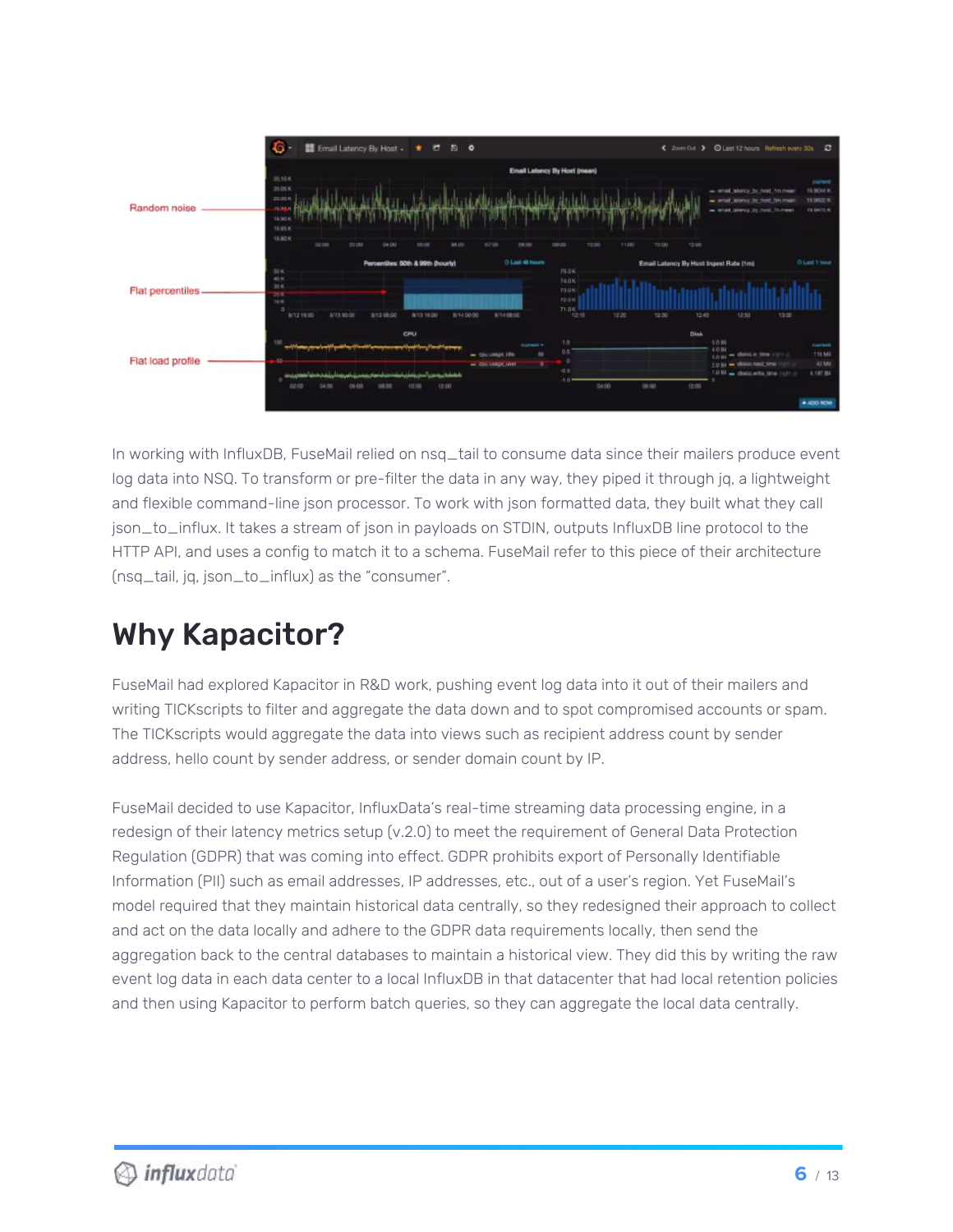## Technical architecture



InfluxDB in v1.0 of FuseMail's Email Latency Metrics Setup

In FuseMail's v.1 of the email latency collection system, the dataflow was as follows:

- The mailers pushed data into NSQ.
- A set of "consumers" in each DC (a total of nine data centers) batch-posted into a central InfluxDB database instance, where Continuous Queries aggregate the data down.
- FuseMail ran dashboards directly from this instance.
- At the time they created v.1, the database couldn't handle the combined cardinality of hosts and customers. So they ran two of these rigs (databases): one tagged by data center, hostname, and several other low-cardinality, low-priority tags, and one tagged by data center and customer, which provided a view into customer-specific experience problems.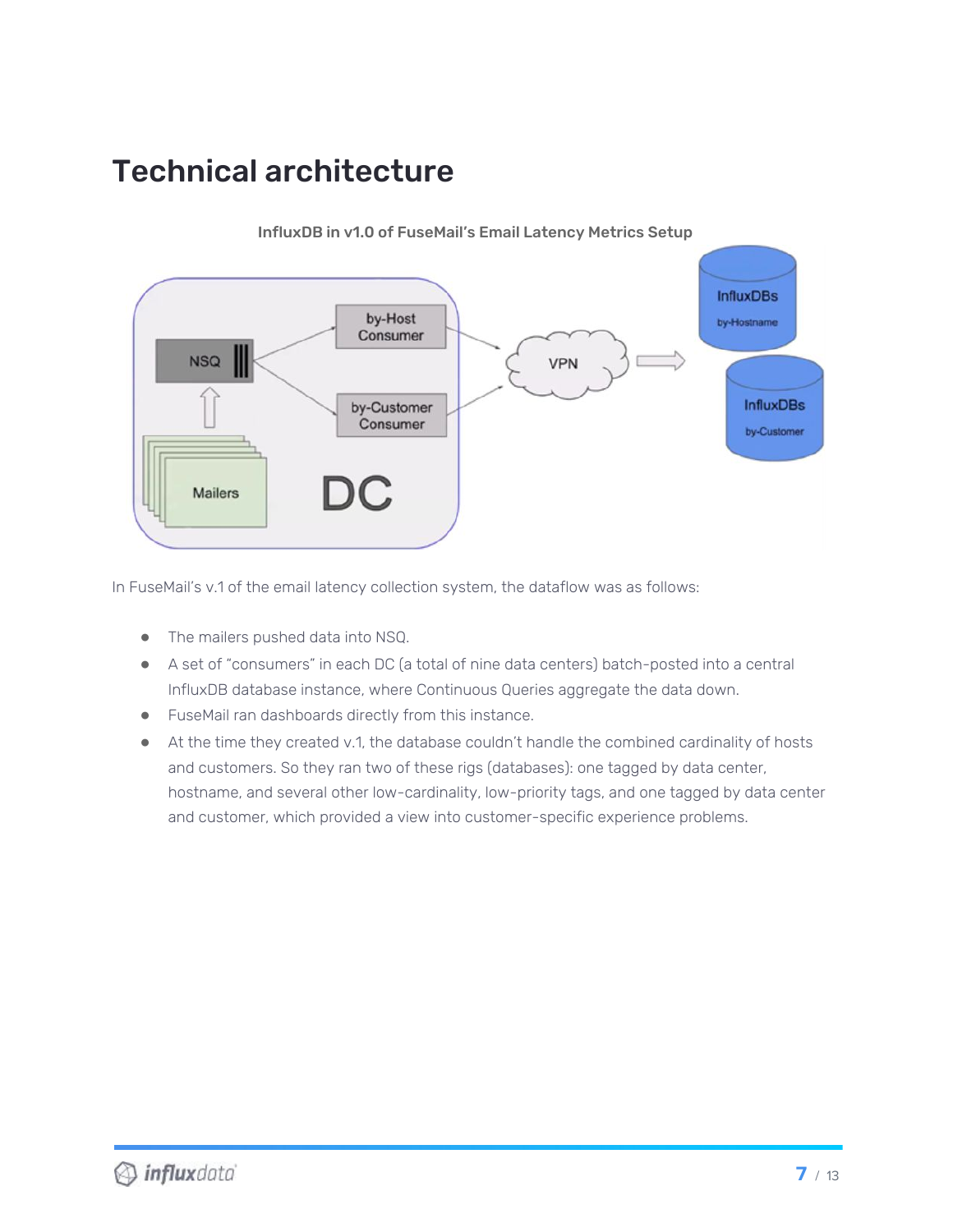#### InfluxDB in v1.1 of FuseMail's Email Latency Metrics Setup



When v.1.1 of FuseMail's email latency collection system came out, InfluxData had released the Time Series Index (TSI)—which supports a large number of time series, i.e., a very high cardinality in the number of unique time series that the database stores. So FuseMail found that a single database could easily handle all of the cardinality (a cardinality of 1.75 million at the time).



#### InfluxDB and Kapacitor in v2.0 of FuseMail's Email Latency Metrics Setup

In v2 of FuseMail's email latency metrics setup integrating Kapacitor, the dataflow is as follows:

- The per-DC InfluxDB databases hold IP addresses, but with tighter retention policies, while the central InfluxDB database gets high-level aggregations and drops all PII for long-term storage.
- This model scales better as the per-DC databases only have to cope with the raw data from a single DC, while the central database only has to cope with ingesting the long-term aggregations.
- Sensitive data doesn't have to leave the data center, and FuseMail still get their long-term percentiles and counts in a central place that's easy to query.
- InfluxDB retention policies can be set locally to help fulfill GDPR requirements.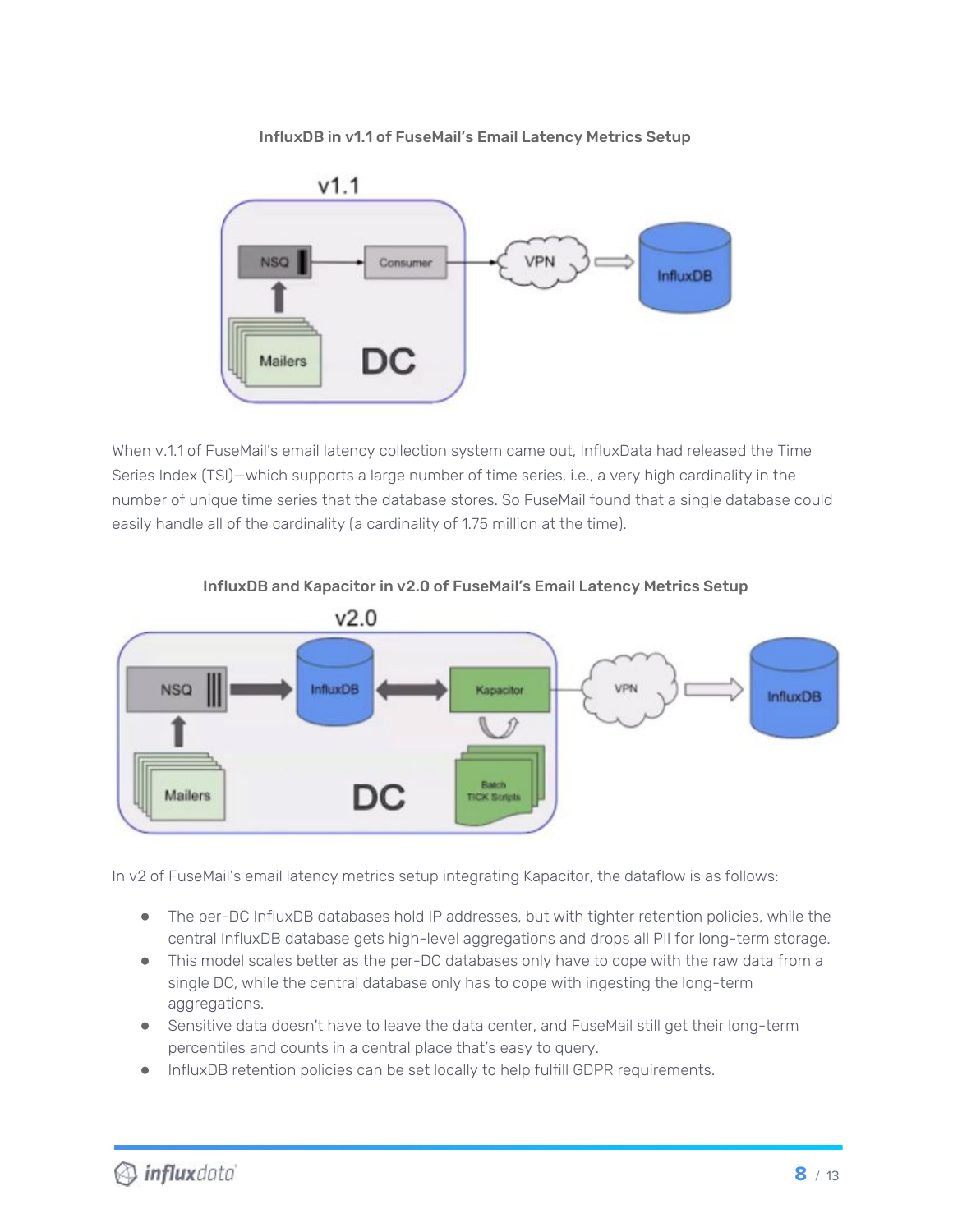To provide the latency stats for which the project was initially launched, FuseMail would get a daily or weekly rate, have InfluxDB aggregate hourly, have Grafana do a sum query of InfluxDB of hourly aggregates, and then lock aggregations to specific date boundaries (such as week or month).

| Email Latency - REALLY BORING TABLES - |                                |     |           |      |                                       |           |                                        |      |            | 自<br>西                       | ۰<br>$\sim$       | $Q \rightarrow$ | C Last 30 da |
|----------------------------------------|--------------------------------|-----|-----------|------|---------------------------------------|-----------|----------------------------------------|------|------------|------------------------------|-------------------|-----------------|--------------|
|                                        |                                |     |           |      |                                       |           |                                        |      |            |                              |                   |                 | $\equiv$ SLA |
|                                        |                                |     |           |      |                                       |           | Average Latency by DC (average per-1d) |      |            |                              |                   |                 |              |
|                                        |                                |     |           |      |                                       |           |                                        |      |            |                              |                   | min             | -            |
|                                        |                                |     |           |      |                                       |           |                                        |      |            |                              | $-00$<br>$-$ DC11 |                 |              |
|                                        |                                |     |           |      |                                       |           |                                        |      |            |                              | $-$ DC12          |                 |              |
|                                        |                                |     |           |      |                                       |           |                                        |      |            |                              | $-002$<br>$=DC3$  |                 |              |
|                                        |                                |     |           |      |                                       |           |                                        |      |            |                              | $=$ DC4           |                 |              |
|                                        |                                |     |           |      |                                       |           |                                        |      |            |                              | $-DC6$            |                 |              |
| 2/26                                   |                                | 3/1 | 3/4       | 3/7  | 3/10                                  | 3/13      | 3/16                                   | 3/19 | 3/22       | 3/25                         |                   |                 |              |
|                                        |                                |     |           |      |                                       |           |                                        |      |            |                              |                   |                 |              |
|                                        | Weekly Email Latency By Region |     |           |      | Weekly Message Counts By Region       |           |                                        |      |            | Weekly Data Size By Region   |                   |                 |              |
| 17:00:00                               | <b>MA</b>                      | EU  | SE        | All  | Time -<br>2018-03-21 17:00:00         | <b>NA</b> | <b>BU</b>                              | SE   | <b>AII</b> | Time-<br>2018-03-21 17:00:00 | <b>NA</b>         | EU              | SE           |
|                                        |                                |     |           |      | 2018-03-14 17:00:00                   |           |                                        |      |            | 2018-03-14 17:00:00          |                   |                 |              |
| 17:00:00<br>16:00:00                   |                                |     |           |      | 2018-03-07 16:00:00                   |           |                                        |      |            | 2018-03-07 16:00:00          |                   |                 |              |
|                                        |                                |     |           |      |                                       |           |                                        |      |            |                              |                   |                 |              |
| 16:00:00                               |                                |     |           |      | 2018-02-28 16:00:00                   |           |                                        |      |            | 2018-02-28 16:00:00          |                   |                 |              |
| 16:00:00                               |                                |     |           |      | 2018-02-21 16:00:00                   |           |                                        |      |            | 2018-02-21 16:00:00          |                   |                 |              |
|                                        |                                |     |           |      |                                       |           |                                        |      |            |                              |                   |                 |              |
| Daily Email Latency By Region          |                                |     |           |      | <b>Daily Message Counts By Region</b> |           |                                        |      |            | Daily Data Size By Region    |                   |                 |              |
|                                        | <b>NA</b>                      | EU  | <b>SE</b> | ALL. | Time.                                 | <b>NA</b> | EU                                     | SE   | <b>AII</b> | Time.                        | <b>NA</b>         | EU              | <b>SE</b>    |
| 17:00:00                               |                                |     |           |      | 2018-03-24 17:00:00                   |           |                                        |      |            | 2018-03-24 17:00:00          |                   |                 |              |
| 17:00:00                               |                                |     |           |      | 2018-03-23 17:00:00                   |           |                                        |      |            | 2018-03-23 17:00:00          |                   |                 |              |
| 17:00:00                               |                                |     |           |      | 2018-03-22 17:00:00                   |           |                                        |      |            | 2018-03-22 17:00:00          |                   |                 |              |
| 17:00:00                               |                                |     |           |      | 2018-03-21 17:00:00                   |           |                                        |      |            | 2018-03-21 17:00:00          |                   |                 |              |
| 17:00:00                               |                                |     |           |      | 2018-03-20 17:00:00                   |           |                                        |      |            | 2018-03-20 17:00:00          |                   |                 |              |
| 17:00:00                               |                                |     |           |      | 2018-03-19 17:00:00                   |           |                                        |      |            | 2018-03-19 17:00:00          |                   |                 |              |
| 17:00:00                               |                                |     |           |      | 2018-03-18 17:00:00                   |           |                                        |      |            | 2018-03-18 17:00:00          |                   |                 |              |
| 17:00:00                               |                                |     |           |      | 2018-03-17 17:00:00                   |           |                                        |      |            | 2018-03-17 17:00:00          |                   |                 |              |

#### Aggregations for Reporting Purposes

### What's next for FuseMail?

FuseMail plans to further explore Kapacitor's anomaly detection capabilities (to detect compromised accounts and incoming spam waves) as well as Telegraf's metrics collection capabilities. Telegraf, which now has an NSQ "consumer" that can take json in and transform it into line protocol into Influx, can now replace FuseMail's json\_to\_influx.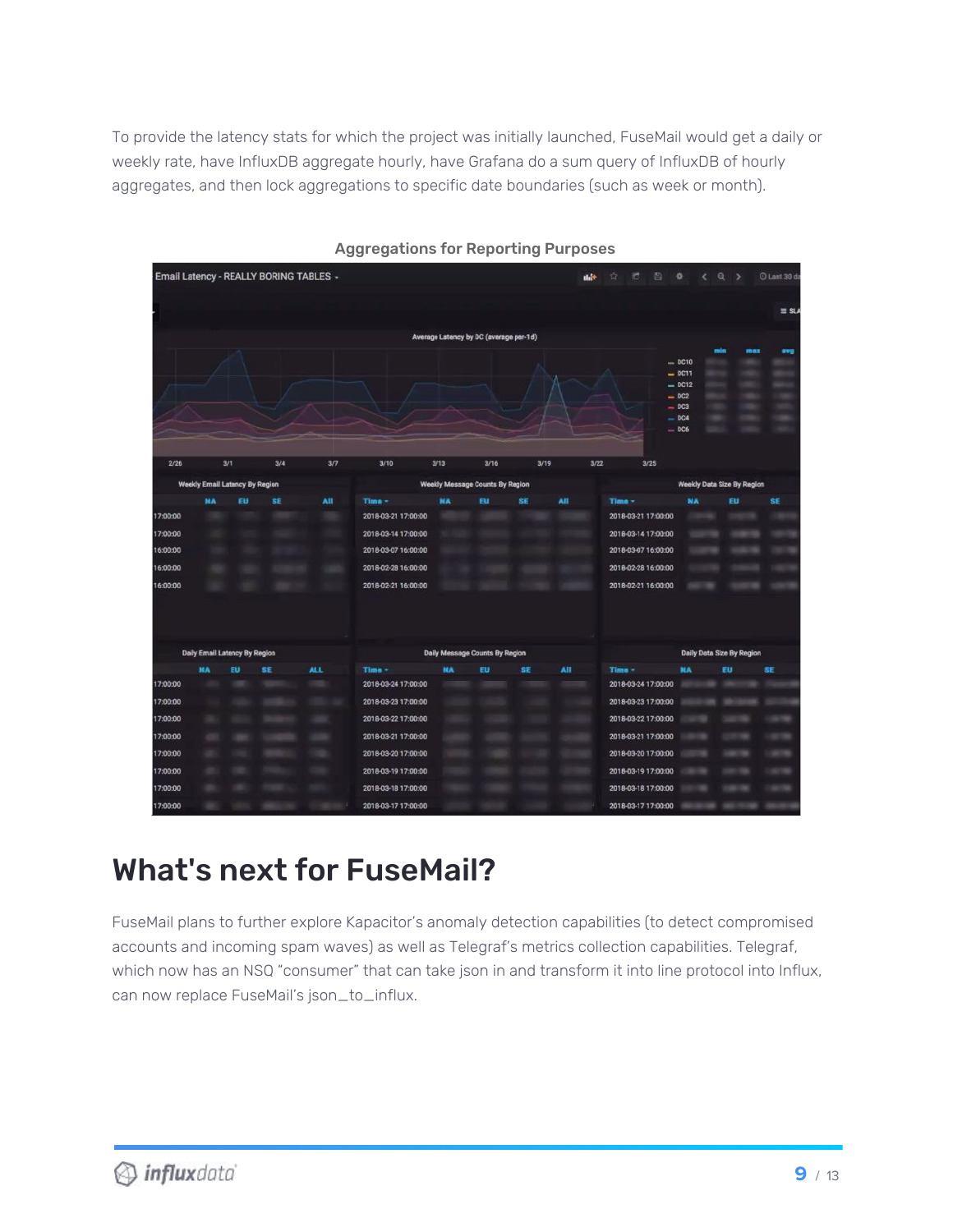### Results

*"When I began, I thought I'd be spending most of my time figuring out how to get data into InfluxDB efficiently, but once that was taken care of, I found myself spending even more time looking at the data and finding new ways to express it."*

Looking at the raw data over the first few weeks, FuseMail started seeing interesting patterns: micro outages and timeout retry patterns which revealed underlying config problems, query issues, and hardware problems that had gone unnoticed by threshold monitoring. They started to recognize distinct patterns in the data, like glyphs or signatures of specific types of problems. They realized that by examining raw data scatterplots, they could tune everything in their stack.



Unexpected Advantages of Raw Data

FuseMail built a dashboard for looking at email delivery issues that were difficult to detect from the logs and called it "Warhol Vision" (recalling Andy Warhol paintings).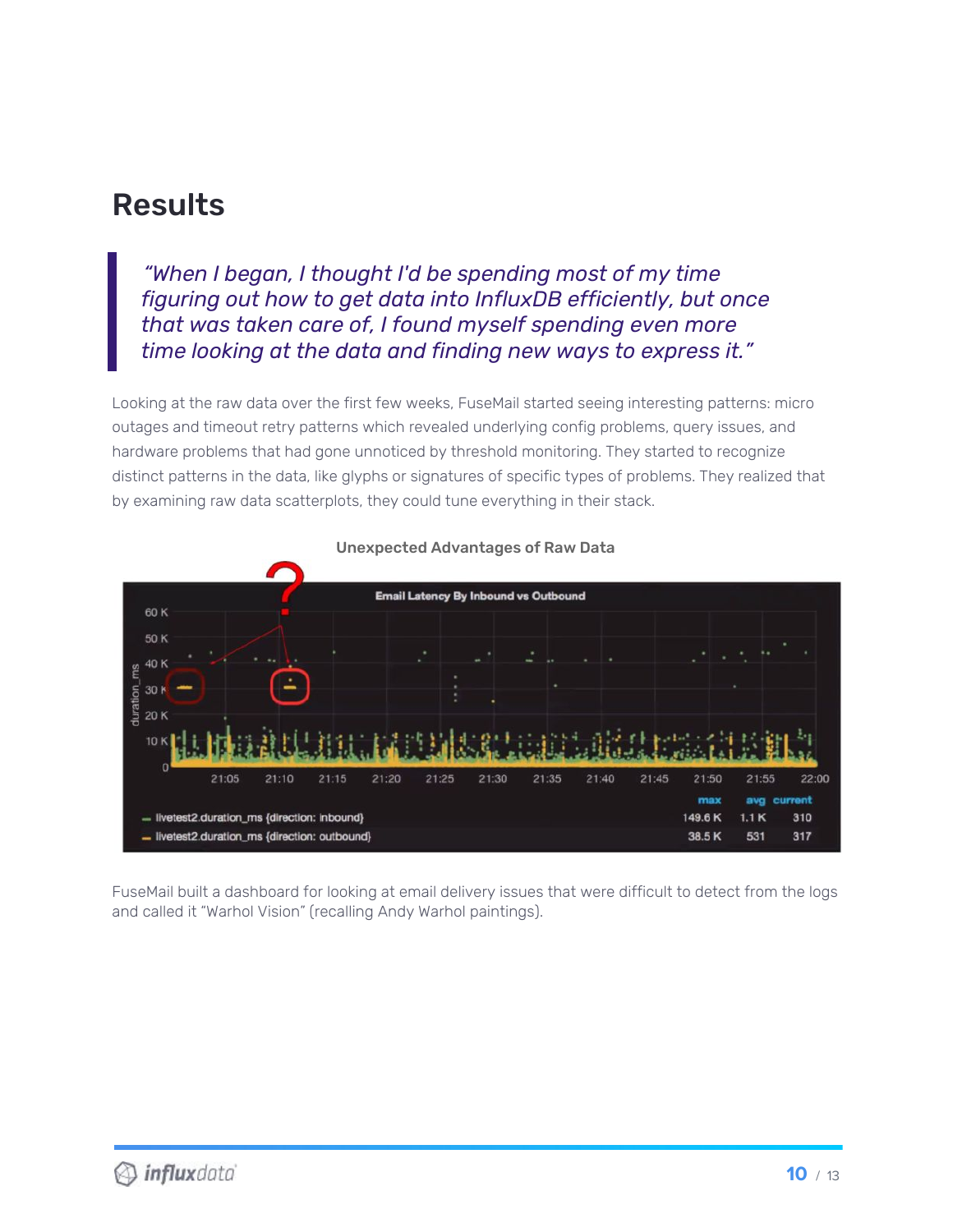#### Warhol Vision



The dashboard features four large panels running nearly the same query, but each panel shows the data tagged by one of four main tags:

- 1. Direction inbound versus outbound traffic
- 2. Data center which data center that traffic was in
- 3. Mailer which mailer or which host that traffic was in
- 4. Customer which customer the messages belong to

The dashboard shows all critical dimensions of the data at once and thereby the scope of an issue to debug it faster.

Because FuseMail measured live traffic, they started to use all the raw data to debug their environment. Having all the raw data they could get with InfluxDB, as opposed to an aggregated system, proved extremely valuable because it provided unexpected visibility, to the extent that the actual SLA monitoring requirements became a side issue.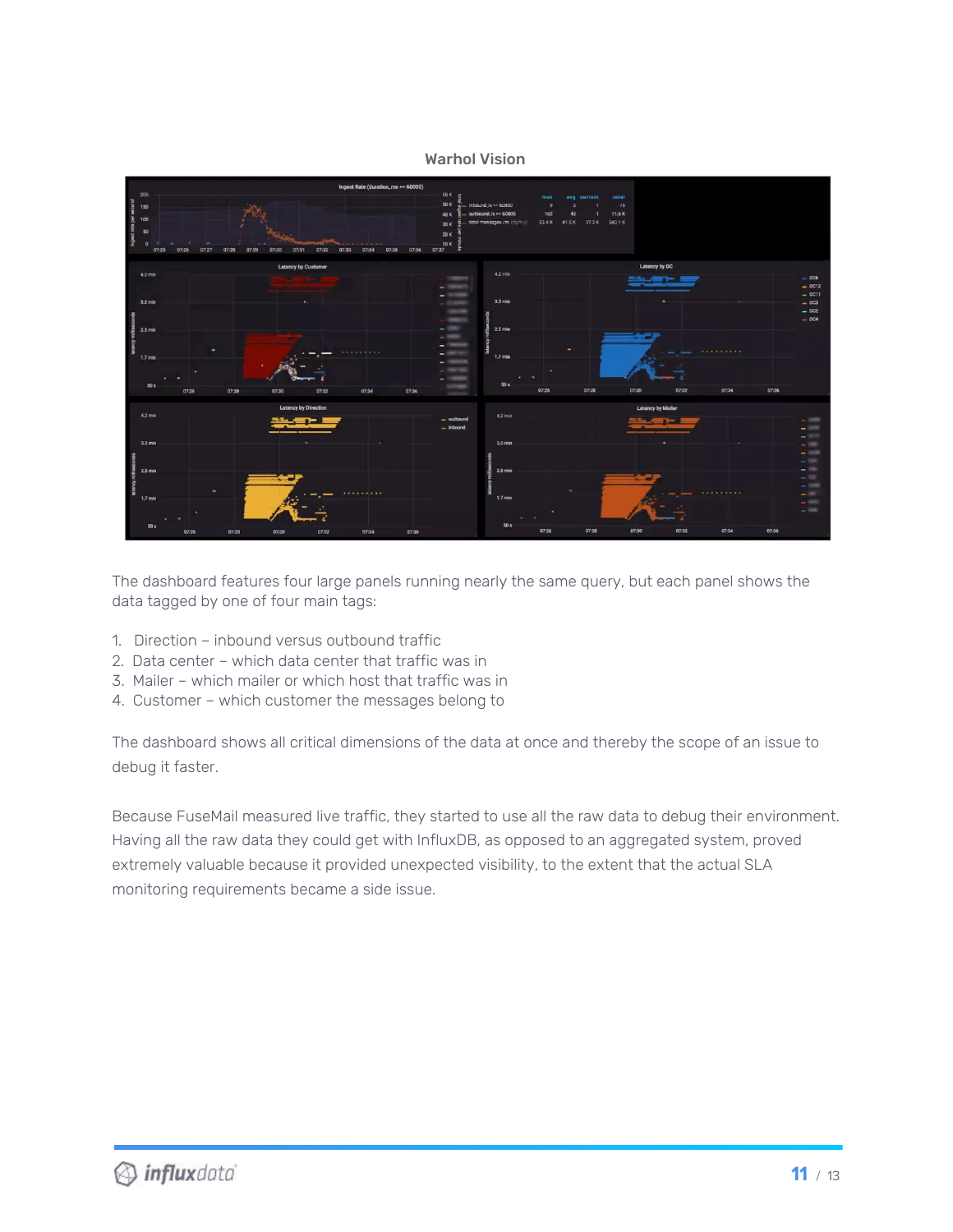#### Other Interesting Views



FuseMail can now build retrospective dashboards based on the available data, to examine a particular problem. For example, they run a Continuous Query to grab the data for worst customer experiences in the last 24 hours, resulting in a lightweight and useful table. Having the customer numbers as a label means they can find which customers are having problems and address that, rather than probe messages that only indicate system health as a whole.

## About InfluxData

InfluxData is the creator of InfluxDB, the open source time series database. Our technology is purpose-built to handle the massive volumes of time-stamped data produced by IoT devices, applications, networks, containers and computers. We are on a mission to help developers and organizations, such as Cisco, IBM, PayPal, and Tesla, store and analyze real-time data, empowering them to build transformative monitoring, analytics, and IoT applications quicker and to scale. InfluxData is headquartered in San Francisco with a workforce distributed throughout the U.S. and across Europe.

[Learn](http://www.influxdata.com/) more.